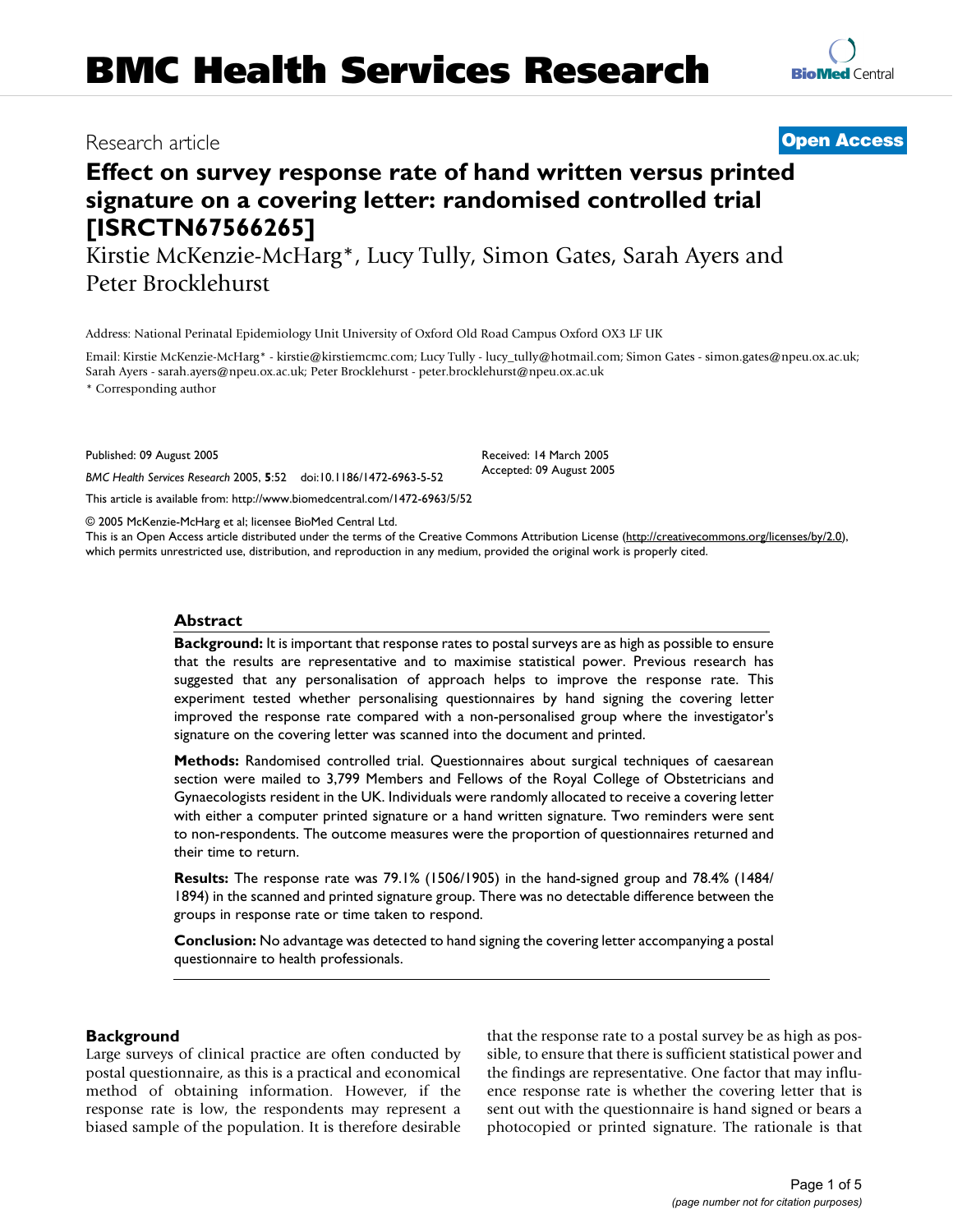

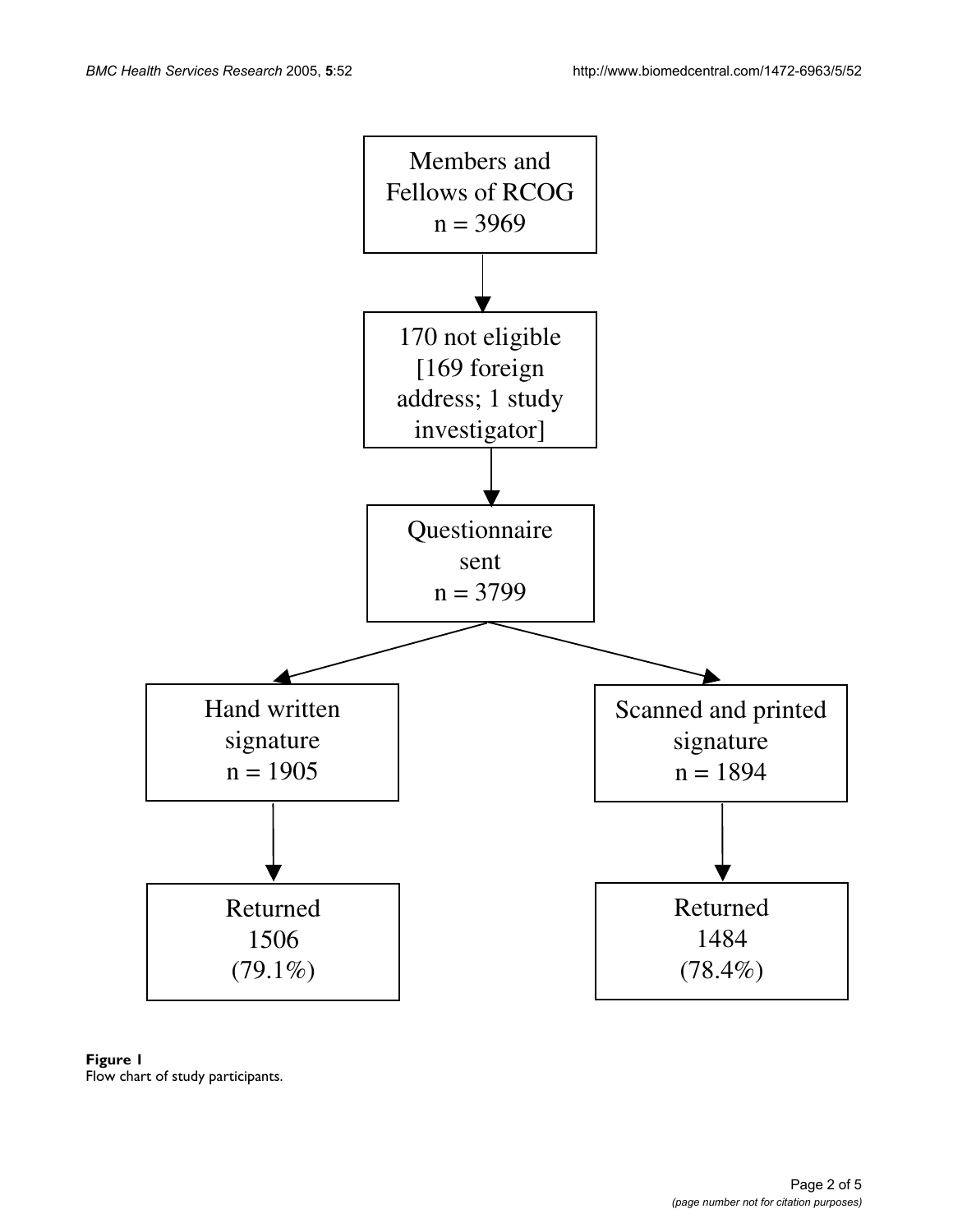



individuals who receive a hand signed covering letter may feel that the letter is more personalised to them, and hence may be more likely to complete and return the questionnaire than those who receive a letter with a printed signature.

A recent systematic review [1] included a meta-analysis of randomised controlled trials investigating the effects of personalisation of covering letters accompanying postal questionnaires. The results suggested that an approach in the form of personalised letters, questionnaires or envelopes improved final response rates by a modest amount (odds ratio 1.16, 95% confidence interval (1.07, 1.26)). However, various methods of personalisation such as hand written versus typed salutations and hand written versus typed postscripts were used by the studies in this analysis. Only five of the 48 studies in this analysis evaluated the effects of hand signing letters versus duplicated or printed signatures, and none of these involved a questionnaire sent to health professionals. These studies also had methodological problems such as low response rates and small sample sizes. None has suggested any major advantage to one group or the other [2-6].

The randomised controlled trial reported here aimed to determine whether a hand written or computer printed signature on the covering letter influenced the proportion of questionnaires returned or the time taken to return them, in a survey of clinical practice among obstetricians and gynaecologists in the UK.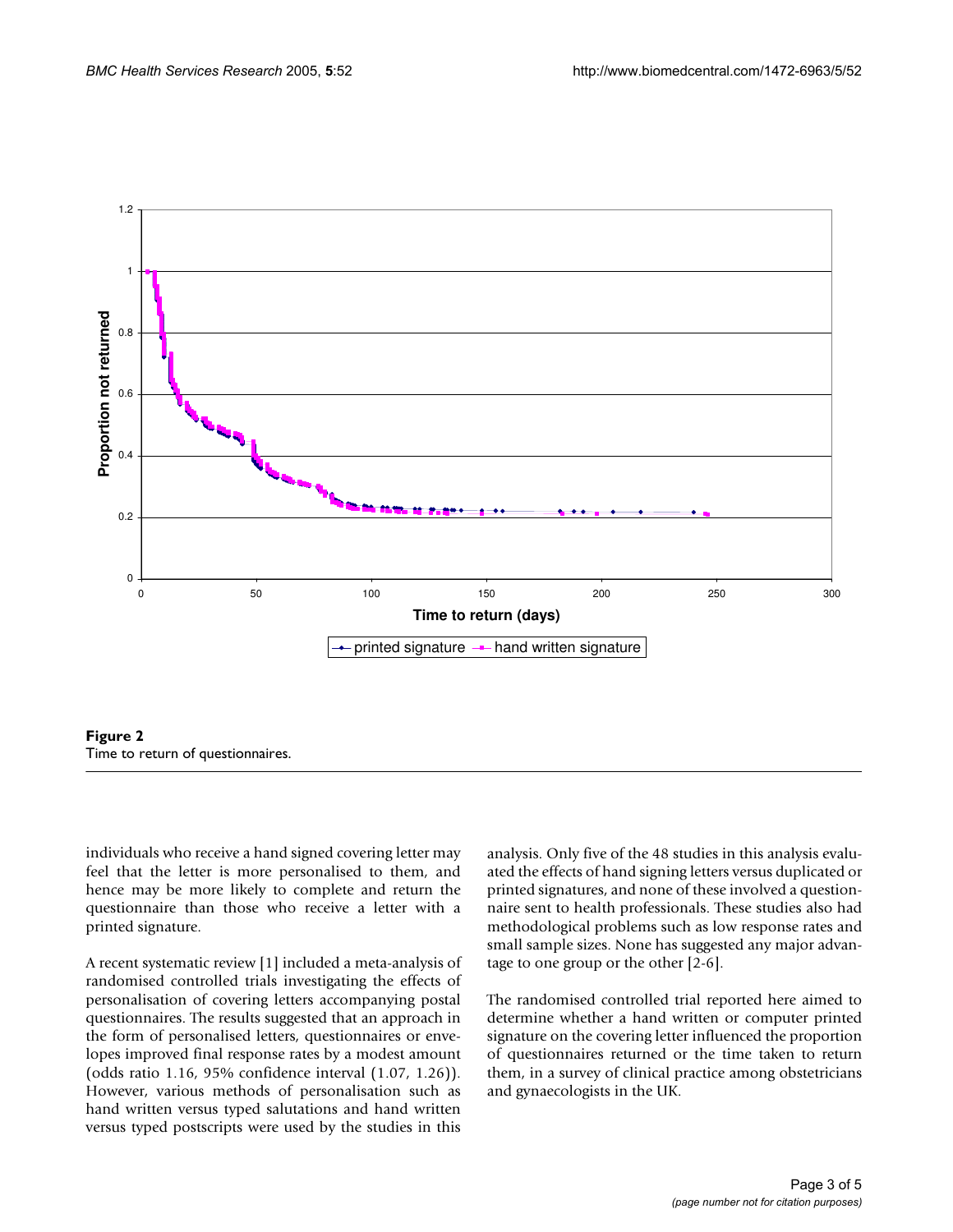| Study                                 | Hand written<br>n/N | Printed<br>n/N |     |     | RR (fixed)<br>95% CI | Weight<br>% | RR (fixed)<br>95% CI  |
|---------------------------------------|---------------------|----------------|-----|-----|----------------------|-------------|-----------------------|
| Clausen 1947                          | 144/400             | 108/300        |     |     |                      | 5.67        | $1.00$ $[0.82, 1.22]$ |
| Christie 1985                         | 156/250             | 160/250        |     |     |                      | 7.35        | $0.98$ $[0.85, 1.11]$ |
| Green 1986                            | 138/166             | 146/188        |     |     |                      | 6.29        | $1.07$ $[0.97, 1.19]$ |
| Dodd 1987                             | 44/100              | 36/100         |     |     |                      | 1.65        | $1.22$ $[0.87, 1.72]$ |
| Koo 1995                              | 229/296             | 231/294        |     |     |                      | 10.65       | $0.98$ $[0.90, 1.07]$ |
| This study                            | 1506/1905           | 1484/1894      |     |     |                      | 68.38       | $1.01$ $[0.98, 1.04]$ |
| <b>Total (95% CI)</b>                 | 3117                | 3026           |     |     |                      | 100.00      | $1.01$ $[0.98, 1.04]$ |
|                                       |                     |                |     |     |                      |             |                       |
|                                       |                     |                | 0.2 | 0.5 |                      | 5           |                       |
| Printed better<br>Hand written better |                     |                |     |     |                      |             |                       |

#### Meta-analysis of randomised cont a questionnaire **Figure 3** rolled trials comparing hand written with printed signature on a covering letter accompanying

Meta-analysis of randomised controlled trials comparing hand written with printed signature on a covering letter accompanying a questionnaire.

#### **Methods**

#### *Setting and participants*

This study was conducted as part of a national postal survey of surgical techniques used in caesarean section operations in the UK [7]. The survey questionnaire was sent to all Members and Fellows of the Royal College of Obstetrician and Gynaecologists (RCOG) resident in the UK. The three page questionnaire, comprising 27 questions, asked for information about obstetricians' usual technique for lower segment caesarean section operations. Addresses were obtained from a database supplied by the RCOG. This contained 3,969 names and addresses, of which 170 were ineligible to receive the survey questionnaire; 169 had an address not in the UK, and one was an investigator for this study (PB). 3,799 questionnaires were therefore sent out.

#### *Interventions*

The 3,799 survey recipients were randomly allocated (using a random number generator) to receive the covering letter accompanying the questionnaire signed by hand or bearing a computer printed signature. In the hand signed group, all letters were signed by the same investigator (PB) in blue ink. In the computer printed group, PB's signature was scanned into a computer file, which was imported into each letter and printed along with the letter in black ink. All letters had a personal salutation, and the letters were identical apart from the signature.

Each recipient received a copy of the questionnaire, the covering letter and a return white envelope labelled with a FREEPOST address. The survey was sent out in February

1999. Two reminders were sent to non-respondents, six and ten weeks after the initial mailing. Reminder letters included computer printed or hand written signatures according to the original allocation.

The sample size of 3,799 was sufficient to detect an absolute difference in the response rate between the groups of just over 4%, with 80% power, assuming a response rate of 70% in the control group.

#### **Results**

By October 1999, 2,990 questionnaires had been returned, giving an overall response rate of 78.7%. The response rate was 79.1% (1506/1905) for the hand signed group and 78.4% (1484/1894) for the computer printed group. These proportions were not significantly different (risk ratio 1.01, (95% confidence interval 0.98, 1.04); risk difference +0.7% (95% confidence interval -1.9%, +3.3%)).

The overall median time taken to return the questionnaire was 16 days (interquartile range 9 to 49 days). Kaplan-Meier survival analysis was performed on time to response and no difference between the groups was detected (Log rank =  $0.72$ , p =  $0.39$ ; Figure 2). The survival curves for the two groups were very close at all time points, and hence it is unlikely that there could be an advantage to either group in the number of reminder letters needed.